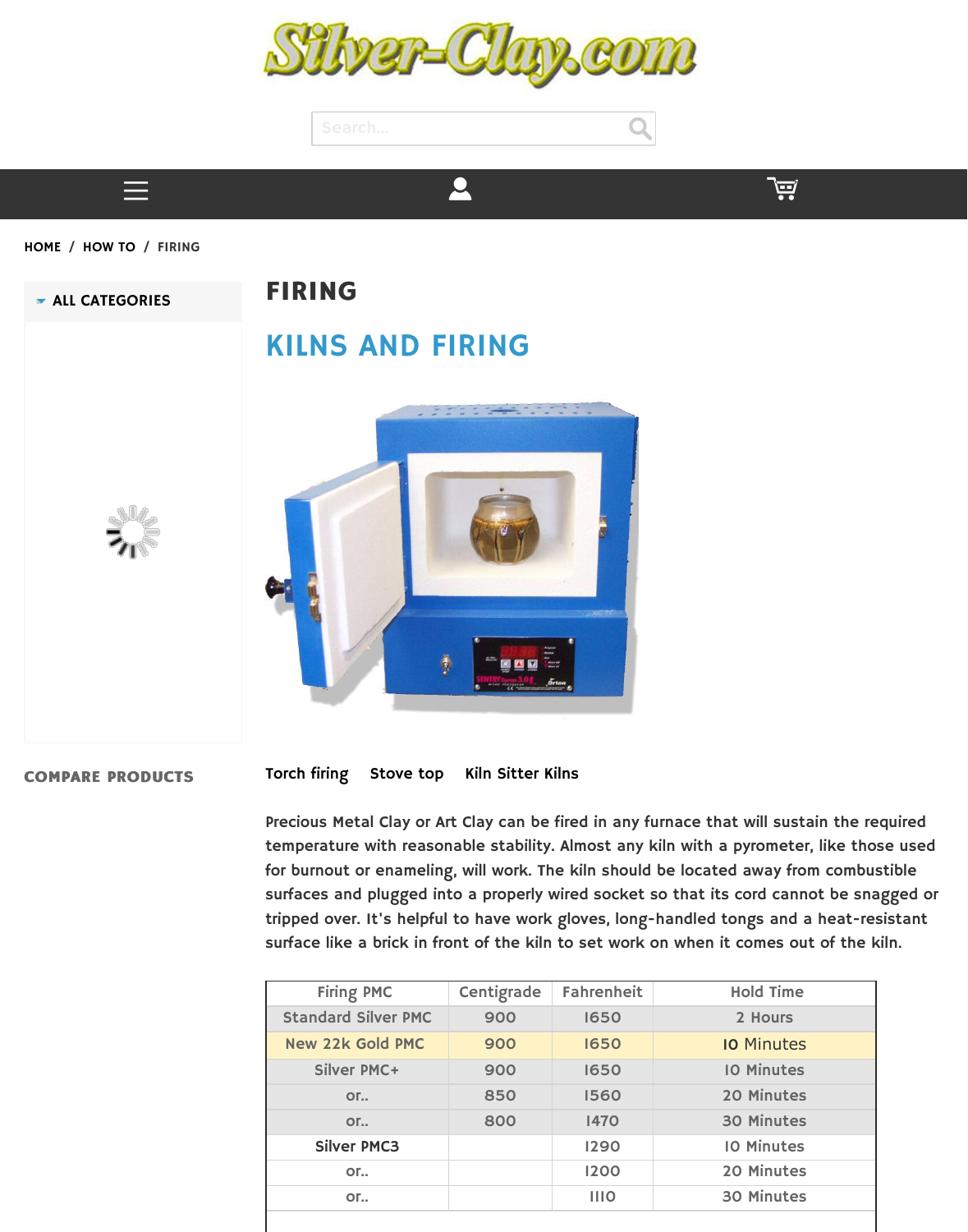final version--Only smaller! This is a little like using the re photocopi[er and nearly as ea](http://www.silver-clay.com/jewelry-kilns.html)sy. PMC+ has a higher metal 88% of the original size.



As the following chart describes, shrinkage, density and h and temperature. That is to say, if you "short fire" Preciou make it weaker. The longer the firing process the denser the at the durations shown below.

Firing at temperatures above these risks melting the materialmelt just like conventional metal when heated to its melt any time after they are made, though pieces with widely vary be dried slowly to prevent cracking. Flat pieces are laid di or clean soldering pad and set directly into the kiln. Work long as the pieces don't touch each other. Contoured or I more care to ensure that they don't slump or collapse during forms on vermiculite, or alumina hydrate powder, availabl almost indefinitely so a couple of pounds should be enough

### STEPS IN FIRING

Set the completed Precious Metal Clay or Art Clay object on a bed of alumina hydrate if the form is other than flat (mi

Set the tile into the kiln on bits of brick that lift it off the and removal of the object.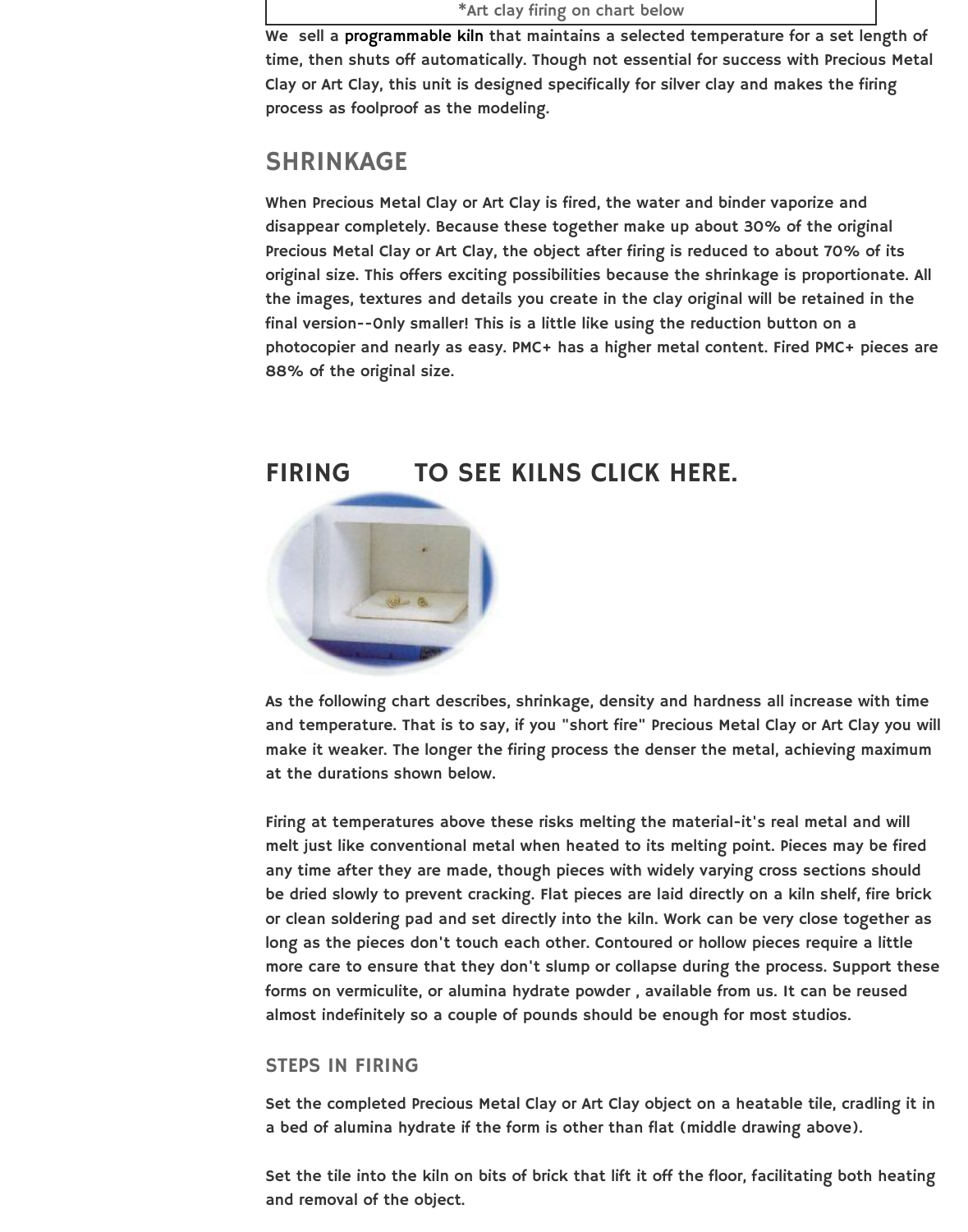

Program and start the kiln or, if firing manually, turn it to a high setting. Precious Metal Clay or Art Clay does not need to be vented, though when other materials are included (like cores), ventilation may be necessary.

If you have a manual machine: When the pyrometer indicates that the correct temperature has been reached, turn the dial back slightly to ensure that the temperature does not go higher. Check the clock and maintain this temperature for at least two hours. There is no disadvantage in heating the work longer. When many pieces or a sagger box is used, a longer time is recommended to ensure complete fusion. When the time has passed, turn off the kiln.

 Silver Precious Metal Clay or Art Clay pieces will look white, and gold work will be an orange-brown; neither will look metallic yet. The work can be quenched in water for immediate inspection unless stones or other non- metal embedded objects have been used, in which case the work should be air-cooled. Properties of Silver Precious Metal **Clay** 

### PROPERTIES OF SILVER PRECIOUS METAL CLAY

\*after firing

|  |                                          | <b>PMC</b>            | PMC+                 | PMC3                                 | <b>PMC</b><br><b>PRO</b>                     | <b>Artclay</b>                                                                |
|--|------------------------------------------|-----------------------|----------------------|--------------------------------------|----------------------------------------------|-------------------------------------------------------------------------------|
|  | <b>Workability</b>                       | excellent             | slightly stiff       | excellent                            |                                              | excellent                                                                     |
|  | <b>Shrinkage</b>                         | 25-30%                | $10 - 15%$           | $10 - 15%$                           | $15 - 20%$                                   | 8%                                                                            |
|  | Firing Temp. & 1650 for 2<br><b>Time</b> | hours                 | 1650 for 10<br>min.  | 1290 for 10<br>min.                  | I hour $\omega$<br><b>1400F</b> in<br>carbon | 780/14350 F and above ·<br>hold time 5 minutes - (n<br>to exceed 900/1650o F) |
|  |                                          |                       | 1560 for 20<br>min.  | 1200 for 20<br>min.                  |                                              | 700/1290o F - hold time<br>minutes                                            |
|  |                                          |                       | 1470 for 30<br>min.  | IIIO for 30<br>min                   |                                              | 650/1200 o F - hold time<br>minutes                                           |
|  | <b>Strength</b>                          | pretty good very good |                      | very good                            | 2x PMC3                                      | very good                                                                     |
|  | <b>Available</b><br>types                | Clay                  | Clay                 | Clay<br><b>Syringe</b><br>slip-paste | Clay                                         | Clay<br><b>Syringe</b><br>slip-paste                                          |
|  | <b>Uses</b>                              | pendants              | rings pendants rings |                                      | Rings,                                       | rings                                                                         |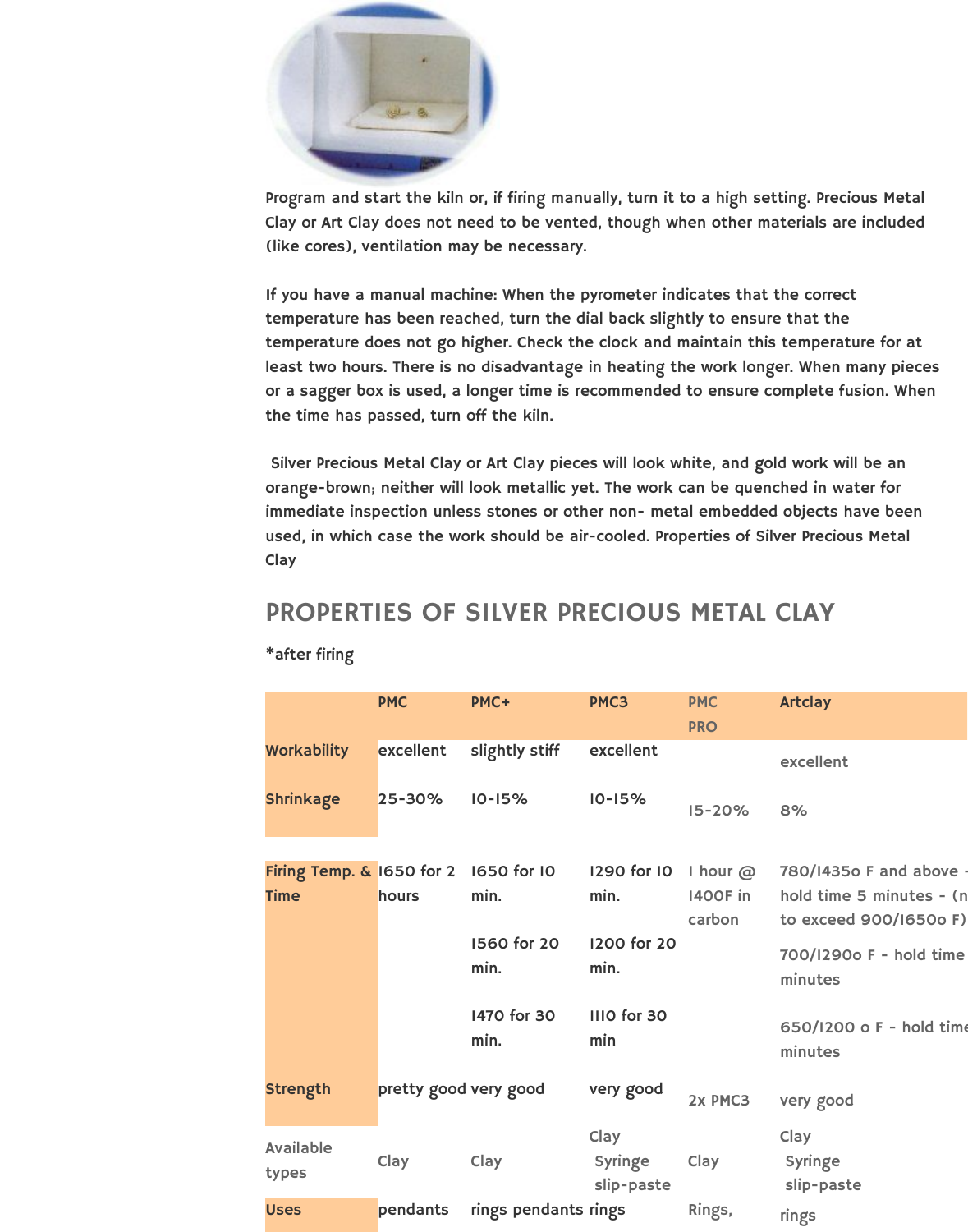

A compact, handheld butane torch will fire PMC+.

Get used to torch firing with this experiment.

For the record, it has always been possible to fire Precious torch. The hard part was finding someone to hold a torch creation of PMC+ torch firing became a viable option. As w into solid silver when heated to  $1650^\circ$  F (900 $^\circ$  C) for 10 m even at a few minutes less we can make solid silver jewelry.

Jewelers use a variety of torches, all of which deliver more PMC. People with experience in metalwork and a good ide fire PMC+ with any traditional torch. If a person is buying a butane torch like the Blazer makes a good choice. Thes relatively inexpensive and are available from us. In fact I supply company where it was sold to caramelize crème br empty and filled (and refilled as needed) from a can of but the same suppliers, grocery stores or tobacconists. Note t at 2000° F so it can melt PMC. Another interesting torch lighter as the source of fuel. These clever torches are inex very small items.

# TORCH FIRING PROCESS

- 1. Allow the work to dry overnight or drive off moisture with a hairdry or in a slow oven. Torch firing is not recommended for
- 2. Place the work on a soldering block or fire brick, which fireproof surface or something that can be singed (lik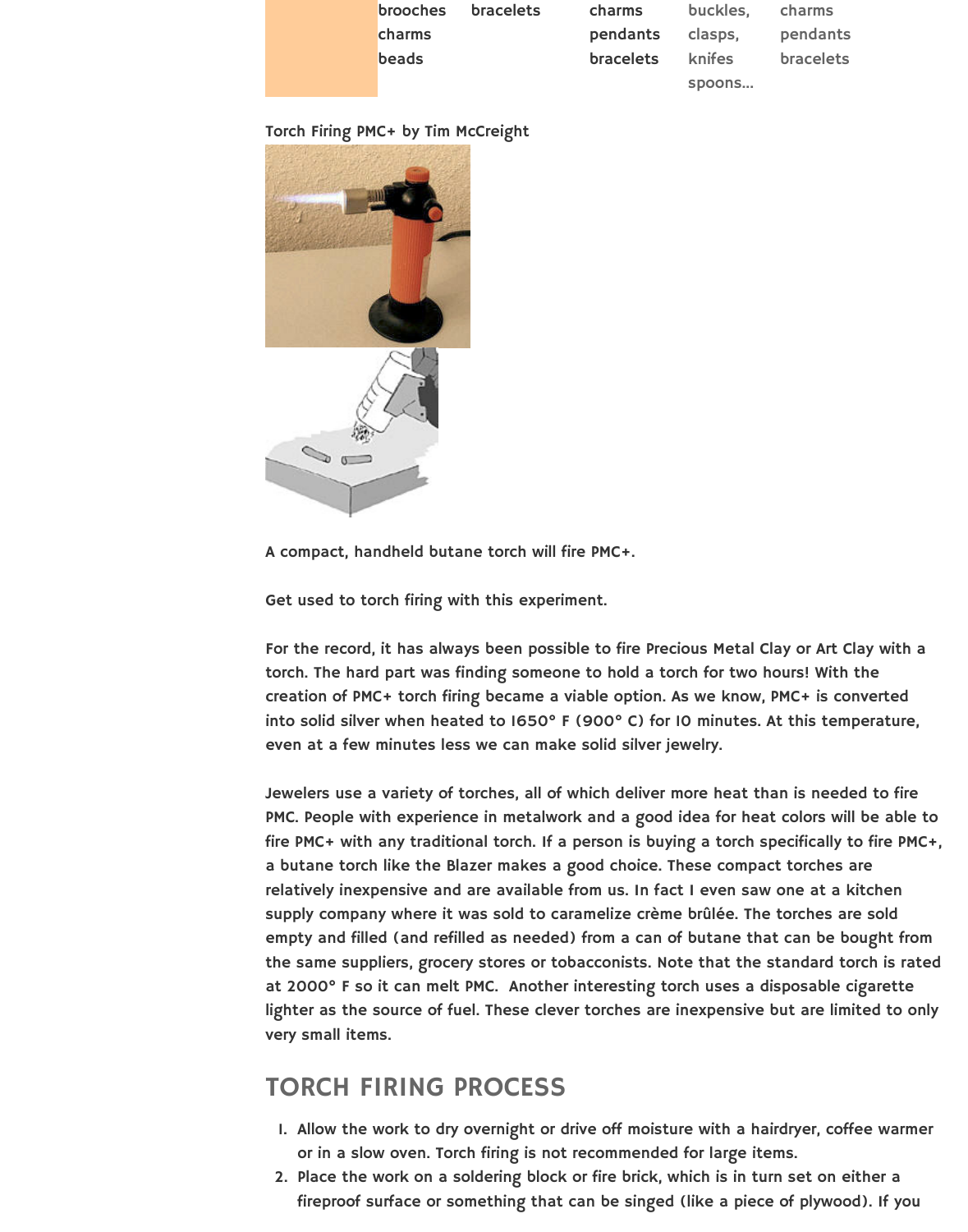Here's a test I recommend to anyone who intends to fire. minutes and requires the investment of a dollar or two in toward understanding the process and building confidence PMC+, split it in half, and roll out two small rods. Follow th added step. After the complete cycle, move the rods apar on one of them. Concentrate the flame on this rod in an  $\epsilon$ possible even with the regulated torch. You'll see a bright piece and the red color will become even brighter. The edges PMC will be drawn up into a ball.

Make a mental note of what you saw and this way you'll you can withdraw the torch in time before damaging a pie complete the experiment, allow the other rod to cool and burnishing and polishing. This will confirm that, sure enough

# STOVE TOP FIRING

Directions for Gas Stove Top Firing

1. Position a stainless steel mesh over the gas burner, turing the mesh glows red the brightest, that's where you will piech

2. Turn off the burner and place the PMC3 or Art Clay 650 glowed the brightest.

3. Turn on the burner LOW and watch for the binder burning

4. When the smoking stops turn up the burner until the sil lights to see it better).

5. Set the stove's timer for 10 minutes.

6. Be Carefu[l the mesh and silver](http://www.silver-clay.com/jewelry-kilns/grate-steel-to-fire-silverclay-6-square.html) is HOT! Cool as normal. Make sure the silver clay is as dry as possible. Don't try this or large stones. If the silver clay glows bright orange turn.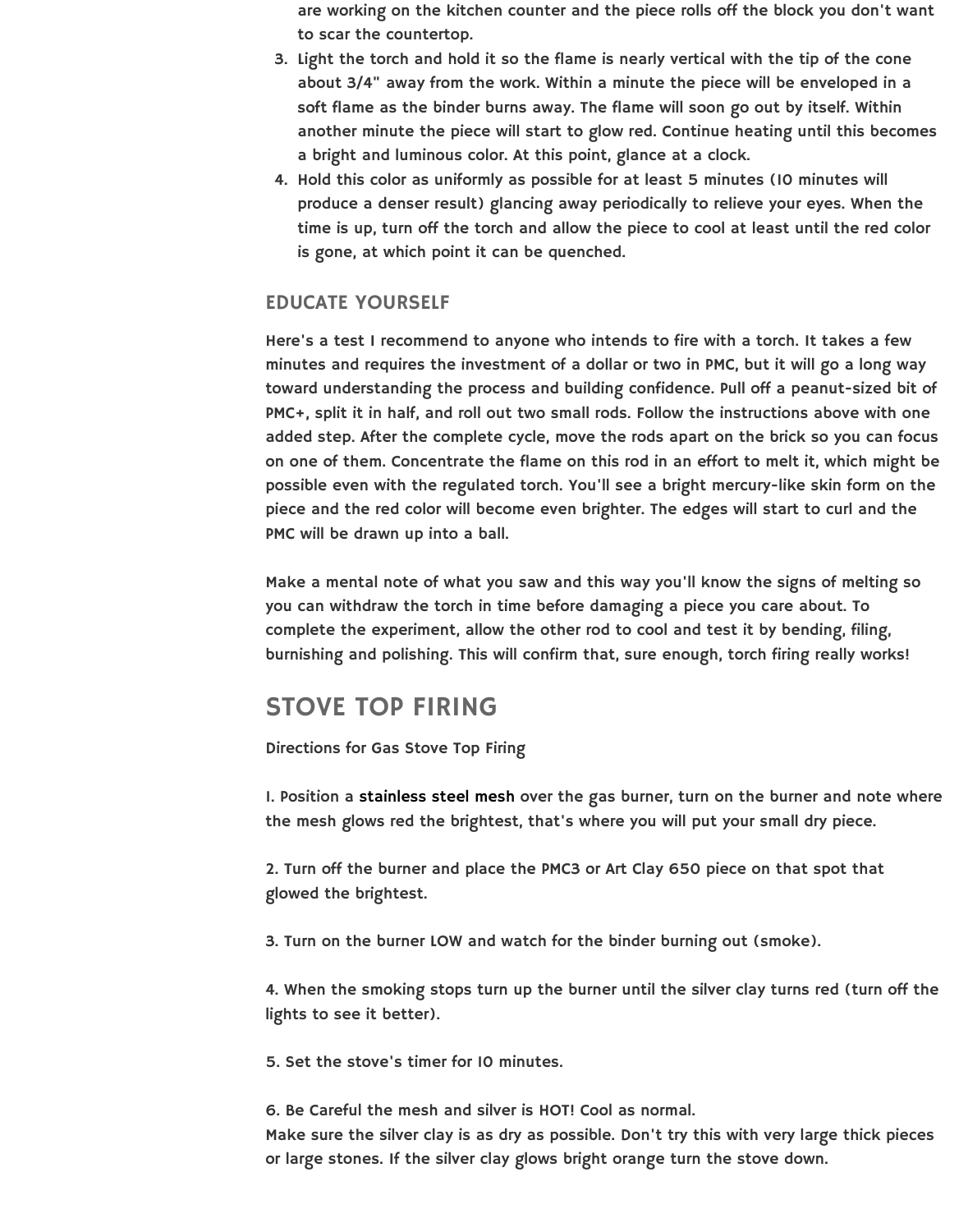out to 1201F if you want to get technical) but we need a n Don't try to fire PMC original if you have no way to hold fo

Place the silver-clay on a kiln washed shelf right under the cone is measuring the temp right at the silver-clay. All of computerized kilns too if you cant figure out the ramp and worry about the cost of firing a large kiln it is about \$1.00





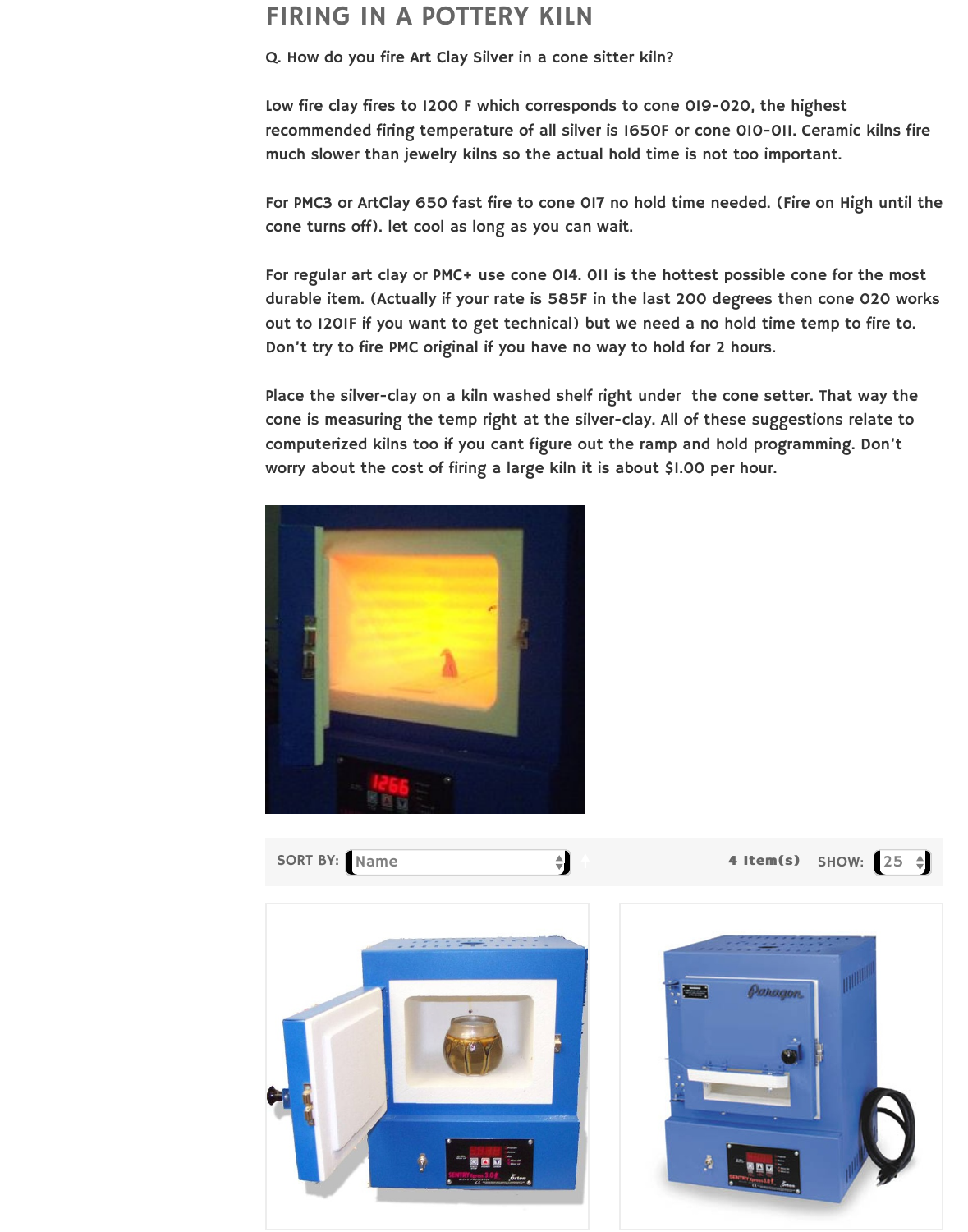

#### **NEWSLETTER**

|                              |                                      |  |                                             | <b>SUBSCRIBE</b> |  |
|------------------------------|--------------------------------------|--|---------------------------------------------|------------------|--|
|                              |                                      |  |                                             |                  |  |
| <b>QUICK LINKS</b>           | <b>ACCOUNT</b>                       |  | <b>CONNECT WITH</b>                         |                  |  |
| <b>ABOUT US</b>              | <b>MY ACCOUNT</b>                    |  | <b>US</b>                                   |                  |  |
| <b>CUSTOMER SERVIC</b><br>E. | <b>ORDERS AND RETU</b><br><b>RNS</b> |  | $f 8 + \frac{y_{\text{ou}}}{\text{cm}}$ $p$ |                  |  |
| <b>PRIVACY POLICY</b>        | <b>SHOPPING CART</b>                 |  |                                             |                  |  |
| <b>SITEMAP</b>               | <b>NEW ACCOUNT</b>                   |  |                                             |                  |  |
| <b>CONTACT US</b>            |                                      |  |                                             |                  |  |
|                              |                                      |  |                                             |                  |  |



© 2016 New Mexico Clay Inc. All Rights Reserved.